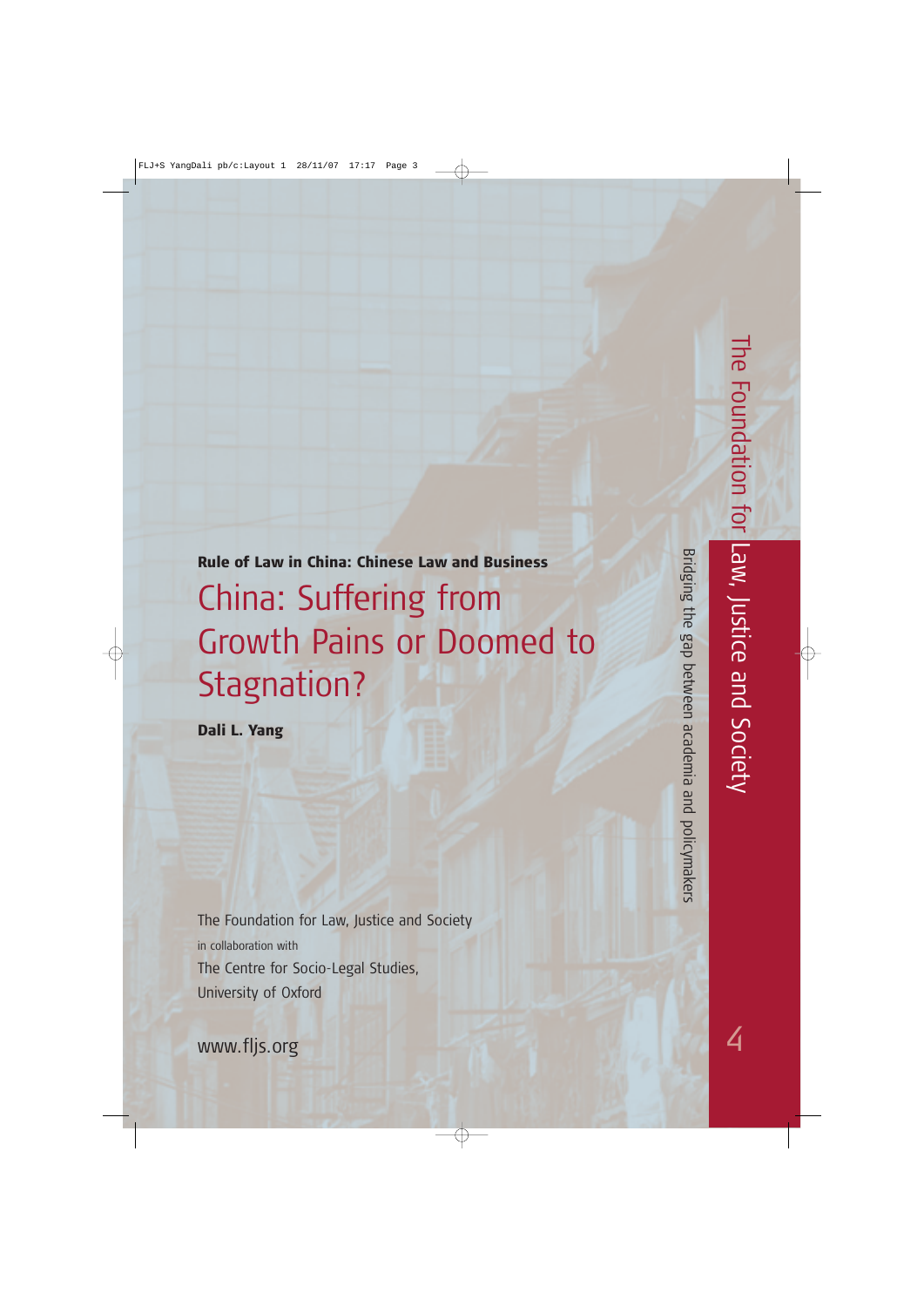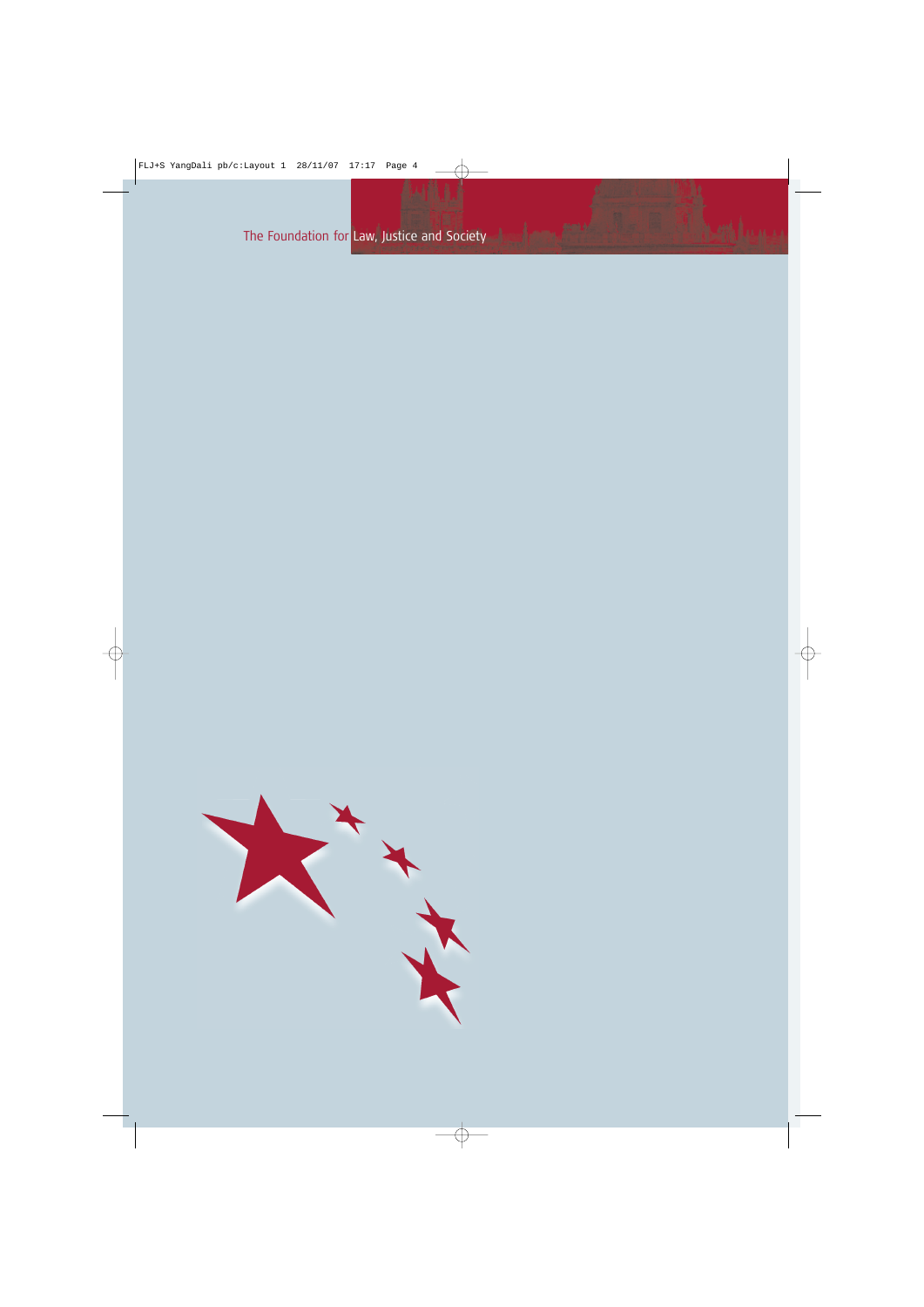## Executive Summary

This brief presents an alternative view to Minxin Pei, arguing that while China faces daunting challenges, it has also undertaken significant institutional reforms. $1$ 

- Arguments about China's reforms centre on the role and transformation of the Chinese state. The 'developmental school' sees strong state involvement as a positive influence on the economy. In contrast, the 'distorted-market school' considers the Chinese state to be an obstacle to further market-oriented reforms.
- Minxin Pei highlights China's 'governance deficits', and predicts that China is 'doomed to stagnation'. His argument is in line with the 'distorted-market school'. It rests on the notion that the current ruling elites have a vested interest in perpetuating the existing authoritarian order.
- China does face significant challenges. But the country has made remarkable progress in social development and economic change. Pessimists offered dire predictions for the banking sector; but China has since tackled the issue of nonperforming loans and listed the largest banks on the stock markets.
- China has made major efforts to construct a modern regulatory state. Its institutions were born with serious flaws. The case of securities regulation, however, suggests that the state has helped investors regain confidence through increased transparency and accountability.
- Pei refers to the number of industrial and traffic accidents as an indicator of poor governance. These numbers are uncomfortably high, but there has been a downward trend recently.
- China's success, so far, is partly based on the ability of its leaders to learn and borrow in order to adapt to a changing environment. Myriad institutional reforms have improved state transparency, efficiency, and fairness. As the Chinese per capita gross domestic product (GDP) rises to higher levels, growth will likely slow. But China is not destined to stagnation.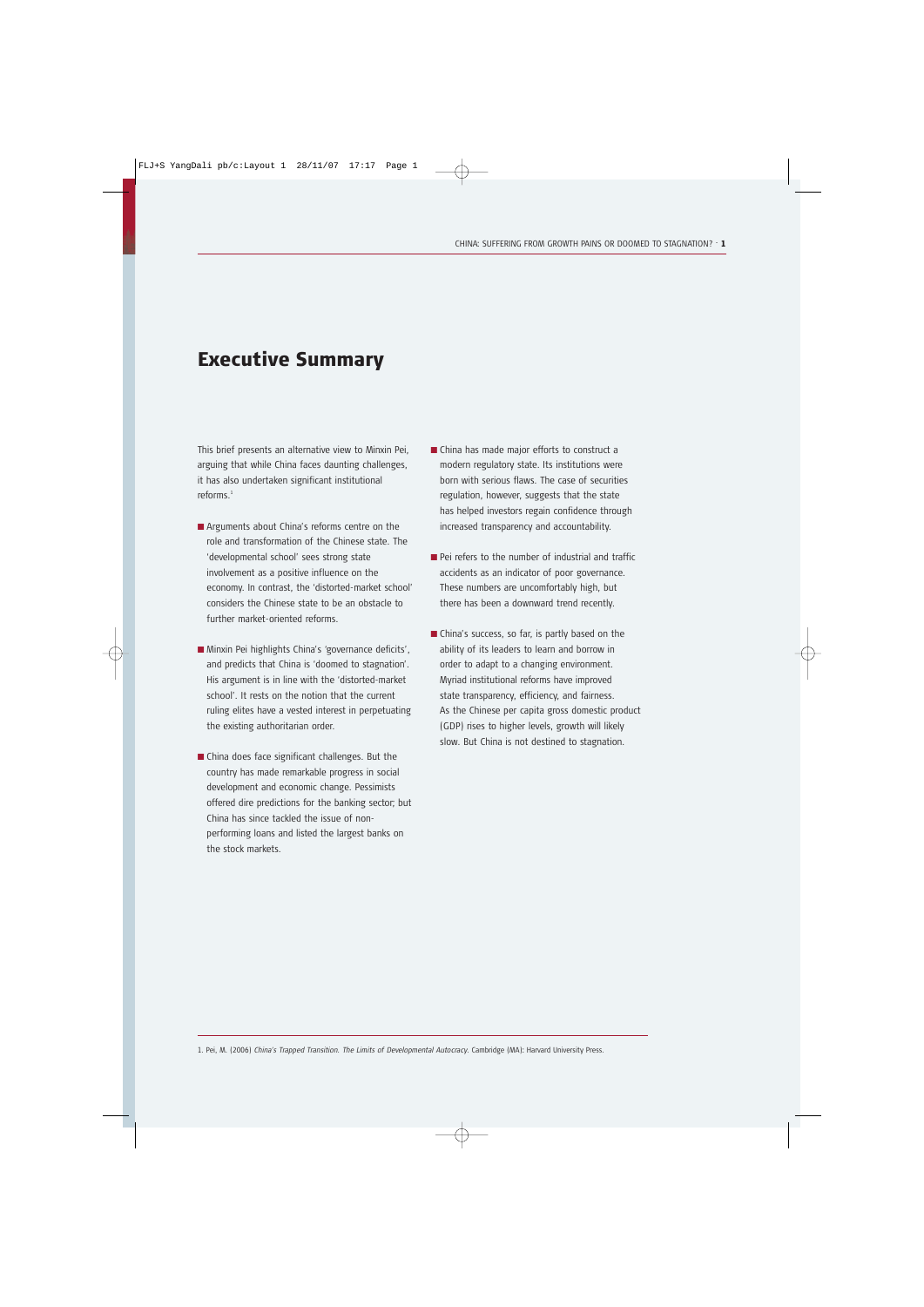## China: Suffering from Growth Pains or Doomed to Stagnation?

The history of the modern world is littered with failed reform attempts. Alexis de Tocqueville's famous statement comes to mind: 'The most dangerous moment for a bad government is when it begins to reform'. It is thus no surprise that ever since China's post-Mao reform era began, reformers have had to contend with sharply divided opinions and analyses of the prospects for further reforms.

### *The state and economic growth in China: two divergent views*

Behind the different views of China's reform prospects lies the central concern with the role of the Chinese state, which is still dominated by the Communist Party. For the reformation of socialist economies led by Leninist parties presents special challenges. Rather than building state capacity to take care of the markets, the daunting task of market reform in socialist economies not only involves the introduction of markets, but also the transformation of the state, from an institution populated by party bureaucrats with vested interests, to one that is qualitatively different and compatible with a free market.

There have been two diametrically opposed assessments of the role of the Chinese state and its relationship with business. One account, which I call the 'developmental school', sees strong state involvement in China as a crucial ingredient of economic success. Accordingly, the Chinese state, particularly the local state, has played a positive developmental role in the economy, in the same way as their counterparts in China's neighbouring economies, at least prior to the Asian financial crisis. Under the decentralizing reforms, local governments in China, ranging from villages through provinces to central government ministries, have become deeply engaged in bureaucratic, government, or state entrepreneurship. They have not only forged alliances with business, but have frequently been the investors

themselves. The bonds between government and business thus bring about a kind of corporatist arrangement in China that some have called socialist corporatism; and, in the case of local governments, local state corporatism. High growth rates became the justification for existing institutional practices. Some economists developed theories to prove that local government ownership in China helped curb state predation, increase local public goods provision, and reduce costly revenue hiding.

Unlike proponents of the developmental school, many other scholars and analysts, who, for lack of a more appropriate appellation, may be referred to as the 'distorted-market school', have highlighted the market-distorting aspects of state entrepreneurship and the obstacles it poses to further market-oriented reforms. At the turn of the 1990s, the World Bank noted that China's post-Mao reforms were caught between planning and the market. A number of economic commentators based in China, notably He Qinglian and Yang Fan, have been especially outspoken about the dangers of state agents combining with businesses, and even organized crime, at a time of sharply rising income inequalities.2 The union between officialdom (*guan*) and business (*shang*), they argue, has not only become a breeding ground for corruption and selfaggrandizement, but has also provided a powerful rent-seeking block against reforms. Put simply, bureaucratic entrepreneurialism in China has become the main obstacle to the market economy the nation wants to build.

2. He Qianlian's representative work is Qinglian, H. (1998) *Xiandaihua de xianjing: dangdai zhongguo de jingjin shehui wenti* ('The Pitfalls of Modernization: Economic and Social Problems in Contemporary China'). Beijing: Jinri zhongguo chubanshe.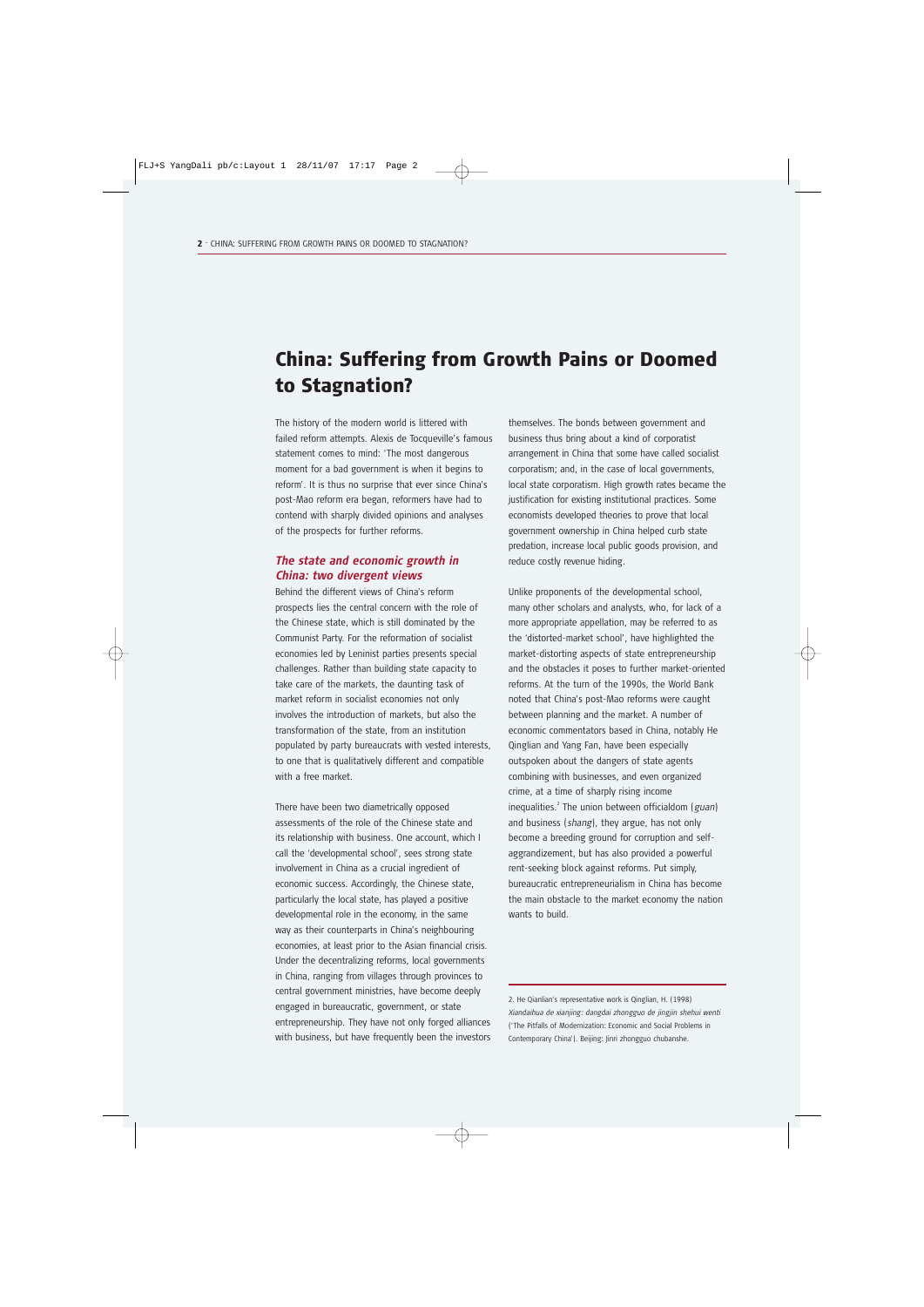Given these arguments, it is not surprising that analysts belonging to the 'distorted-market school' are pessimistic about China's reform and growth prospects. In an article published in the *China Reform News*, Zhong Guoxing wrote apocalyptically that the combination of markets and corruption would lead to economic retardation, distortions, bubbles, and social unrest.

Against the background of the Asian financial crisis and the fall of corrupt leaders, such as Indonesia's Suharto, scholars in the West have become especially sensitive to the predatory aspects of China's 'developmental state' and symptoms of crony capitalism. Writing in 1999, Minxin Pei asked 'will China become another Indonesia?'3 Xiaobo Lü notes that China has evolved into a sort of 'booty socialism' in which 'bureaucratic discipline is low, while policy implementation and rule enforcement remain problematic'.

#### *Pei's trapped in transition theory*

Minxin Pei's *China's Trapped Transition*, building on his long-standing concern about China's governance, is the latest addition to the literature counselling pessimism regarding China's reform prospects and future. While he recognizes that China has made unprecedented achievement in economic development and social change over more than a quarter of a century, he chooses to highlight a range of weaknesses and problems in China's governance.

The logic of Pei's model rests on the self-interest of the ruling elite in perpetuating the existing authoritarian order. In this political framework, the default economic reform strategy is gradualism, which allows the ruling elite to defend its political and economic interests, and contain the political risks of reform. So far, China has been lucky with its gradualist reform path and has achieved rapid growth. For Pei, however, such rapid growth has merely provided the ruling elite with greater

resources to preserve the status quo. Given China's system of governance, the rapid growth will necessarily not be sustained.

Much of Pei's book is devoted to enumerating the costs of gradual reforms and what Pei calls China's 'governance deficits'. Among these are the wellknown problems of the state-dominated commercial banking sector and the state grain procurement system. Also noted are problems with public and workplace safety, basic education, public health, the environment, the countryside, and employment. He claims that 'the build-up of governance deficits is an inevitable product of the transition strategy and policies adopted by the CCP' (p. 204). Now these deficits threaten the very sustainability of China's development.

Moreover, Pei believes that the Chinese state has evolved into 'a decentralized predatory state' (p. 132). Except for pockets along the coast, the Chinese state is suffering the symptoms of a figurative bank-run, with insiders engaged in 'unrestrained predation' (p. 206). 'Doubtless', Pei asserts, 'China's state capacity will continue to erode … sustainable economic development will be put at risk.' (p. 166). According to this prognosis, China's developmental autocracy is doomed to stagnation.

### *Trapped in stagnation or suffering from growth pains?*

With all the costs, pitfalls, deficits, and institutional dynamics of a bank-run afflicting the Chinese Communist Party (CCP) state, it is surprising that Pei does not predict the imminent collapse of the Party. For, as Steven Solnick argues in the case of the Soviet Union, it was opportunism from within that caused the Soviet state to suffer from the organizational equivalent of a colossal bank-run and eventually to collapse.<sup>4</sup>

4. Solnick, S. (1999) *Stealing the State: Control and Collapse in Soviet Institutions*. Cambridge (MA): Harvard University Press.

<sup>3.</sup> Pei, M. (1999) 'Will China Become Another Indonesia?' *Foreign Policy Institute Wire Report*, 7:8, July.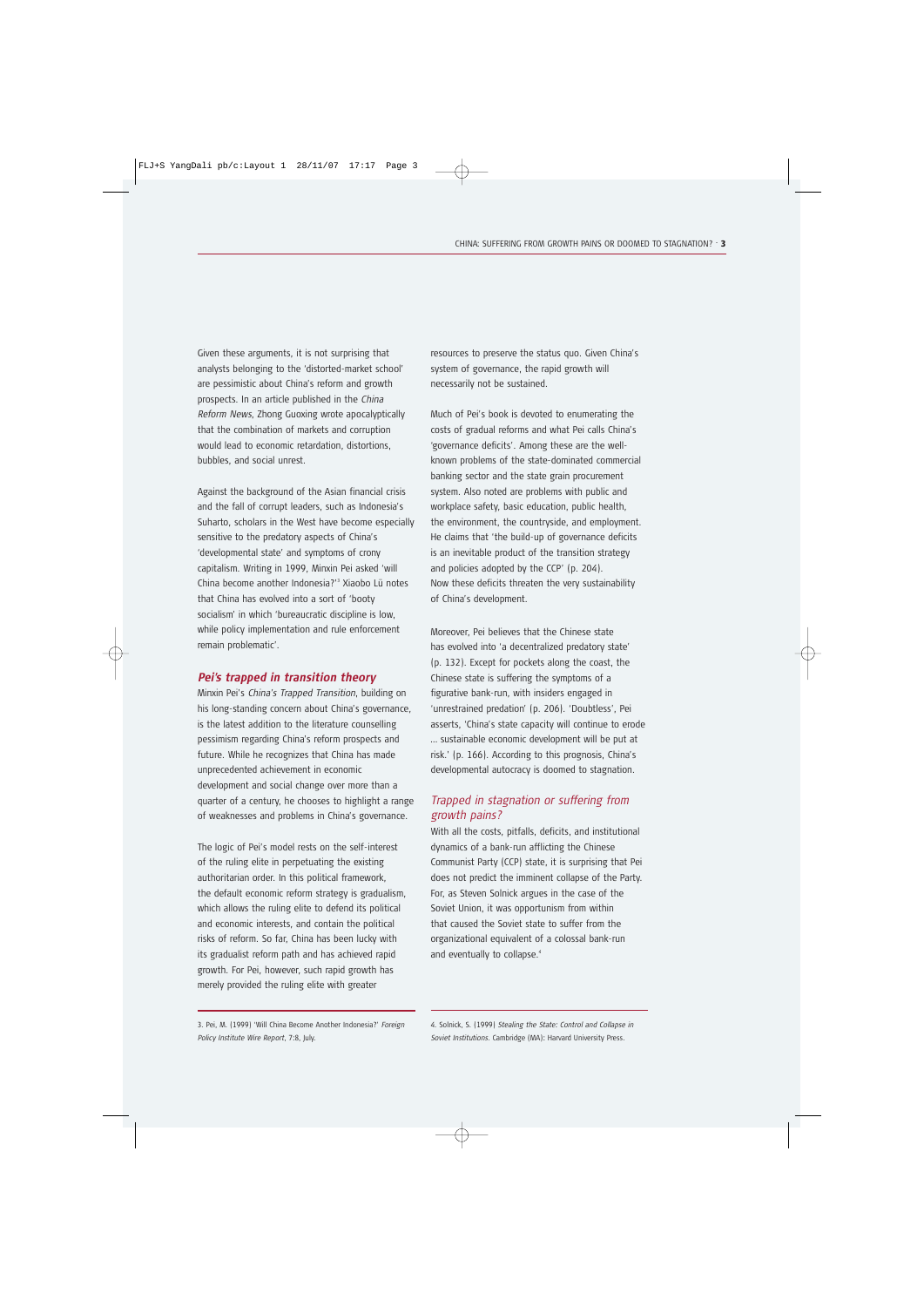Given a similar dynamic; Pei's own, earlier insightful analysis and comparison of Chinese and Soviet reforms; and the symptoms Pei reports to have observed, we may wonder why the outcome in China should be so different. Indeed, Pei asserts that the probability of the collapse of the CCP is low, unless it fractures from within. Instead, he suggests that China may be stuck in political and economic stagnation for a long time to come, with neither 'the development of a true market economy' (p. 206), nor the emergence of liberal democracy. It is highly likely that China's rise will fizzle out (p. 213).

Pei's analysis and prognosis might be assessed conceptually. What exactly is his definition of stagnation? If there is indeed stagnation, how would we be able to tell? If not, would he let us know?

Nobody, including China's own leaders, would deny China faces serious problems and daunting challenges; and, of course, the same can be said of quite a few other countries. A few years ago, I would have agreed with much of Pei's description and empirical facts, including citation of fraud and waste in the state granary system; the sorry state of the commercial banks; the massive problems in public safety; rising inequality and associated challenges in education, health care, and so on.

Nonetheless, despite and, to some extent, because of all the predictions of gloom and doom, there is no denying that China has sustained one of the most impressive records of economic growth for more than a quarter of a century, bringing millions of Chinese out of abject poverty.<sup>5</sup> In fact, Pei himself recognizes that for more than a quarter of a century, China has made unprecedented achievement in economic development and social change.

Thus it behoves us to consider the implications of Pei's thesis empirically assuming the following pertain:

- The Chinese government dramatically reduces the percentage of non-performing loans in the commercial banking sector, and brings about substantial reforms of the banks, in terms of governance, internal risk controls, and external monitoring.
- For example, by augmenting the banking supervisory authority, by listing the banks on international stock markets, and by bringing in strategic investors that have strong interests in seeing the Chinese banks improve their performance.
- The Chinese government itself exposes problems in the state granary system and undertakes reforms in the sector.
- The Chinese government works hard to bring down crime rates and reduces the number of traffic accidents and public safety incidents.
- The Chinese government begins to significantly increase investment in rural education and health care.

There have been improvements in all these areas and others. Over the past two decades or so, the Chinese state has weathered some fairly severe tests, including the Tiananmen crisis of 1989, the fall of Communism in the former Soviet Union and Eastern Europe, the Asian Financial Crisis of the late 1990s, and, most recently, the crisis of SARS in 2003. The regime's ability to survive these crises and continue delivering has confounded some of its critics.

Rather than pointing to areas to which Pei has not attended,<sup>6</sup> we might consider a number of specific areas Pei gives prominence to considering what has occurred in recent years.

In the case of the non-performing loans in the banking sector, for example, Gordon Chang predicted that 'China's banks are doomed', and would fail, along with the Chinese state. $<sup>7</sup>$  Pei cites this sector</sup>

<sup>5.</sup> Ravallion, M. and S. Chen, 'Learning from Success: Understanding China's (Uneven) Progress Against Poverty', *Finance and Development*, 41, No. 4: 16-19.

<sup>6.</sup> Yang, D. L. (2004) *Remaking the Chinese Leviathan: Market Transition and the Politics of Governance in China*. Stanford (CA): Stanford University Press.

<sup>7.</sup> Chang, G. L. (2001) *The Coming Collapse of China*. New York: Random House.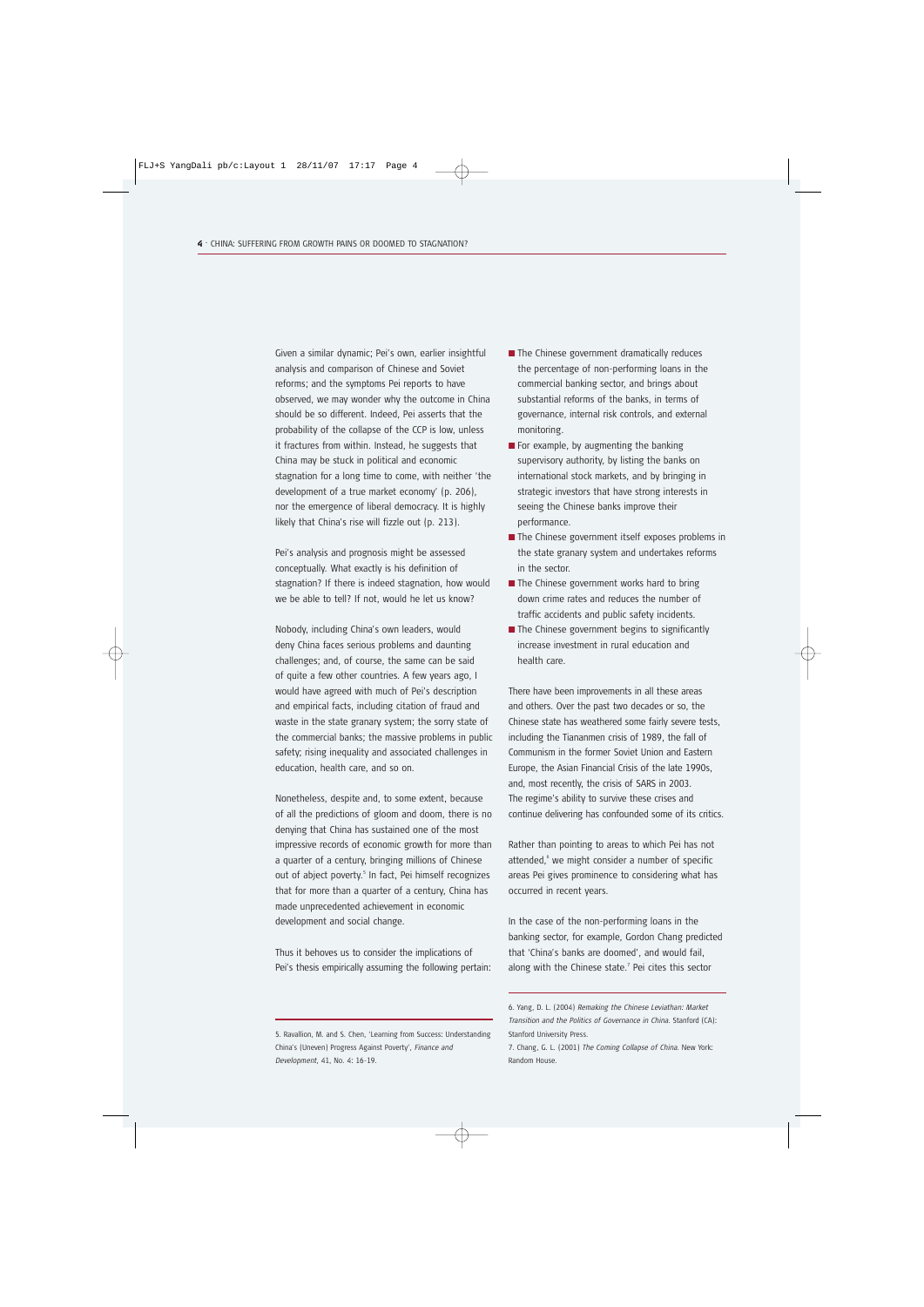as a prime example of how reform in China has lost momentum. As of early 2007, however, the dire predictions about China's banking sector have failed to pass. Instead, the authorities have put quite a few banking leaders behind bars, including Wang Xuebing, Liu Jinbao, Zhu Xiaohua, and Zhang Enzhao.

The major banks have all undertaken serious internal reforms to lower operating costs, including the closure of unprofitable branches writing off nonperforming loans, enhancing accounting standards, strengthening risk management, and improving corporate governance. As the internal reforms began to bear fruit, the Chinese leadership took the decisive step of recapitalizing the top three banks with funds from the country's ballooning foreign exchange reserves. It allowed strategic investors such as the Bank of America, Goldman Sachs, Temasek Holdings, and the Royal Bank of Scotland to take out stakes in these banks. Certainly, the Chinese banks still need to do much more to catch up with the major international banks such as HSBC or Citicorp, which are themselves not without areas of weakness. But few today would predict the collapse of the Chinese banking system, unless the Chinese economy plunges into deep recession.

It is hard to agree with Pei that all the governance deficits he cites are 'an inevitable product of the transition strategy'. Even a brief stop-over in India would disabuse such an idea. Nonetheless, it is worthwhile to note that China's leaders have begun to make serious efforts in the past few years to invest in rural education and improve access to health care.

Then, there are the dreaded statistics on traffic accidents, as well as deaths from industrial accidents, including mining. While these rising numbers could in the past have been interpreted as symptoms of growth pains, I agree with Pei that they are far too high. Yet, we also know that the Chinese leadership has launched significant initiatives to improve mine safety, curb industrial accident, and reduce the number of traffic deaths. These initiatives have started to yield some results. Even though the

number of motor vehicles continues to increase dramatically, in 2006 the number of people who died from road accidents was 89,455, down by 9283 on 2005; and fewer than 90,000 for the first time since 2000. Meanwhile, the State Administration of Work Safety reported that overall safety also showed improvement, with the number of deaths down by 11.2 per cent in 2006.

The coal-mining industry has received special attention in recent years. In 2006, the number of coal-mining accidents was down by 11 per cent and the number of deaths down 20 per cent. Since Pei takes deterioration in the statistics as signs of growing governance deficits, it would appear reasonable to take improvement as an indication of improving governance. It is also worth mentioning the dramatic improvement in China's airline safety: it is now safer to fly in China than in Europe, though China remains behind the US in this regard.

#### *Crisis, learning, and reforms*

The above review, cursory though it may be, suggests that China's governance may not be stagnating, as Pei suggests. We could undoubtedly peek into various forms of stagnation here and there; but these must be examined alongside the vistas of dynamic change palpably felt. There may be an inclination to agree with Pei that China's strong growth rates should be discounted on account of the low quality of such growth. However, I would suggest that China's continuing growth is not only reflected in improved living standards and competitiveness. It also provides the foundations for further growth and for tackling a host of the problems and challenges.

Fundamentally, the story of China's relative success is based on the ability of its leaders, institutions, businesses, and society to continue adapting to changing circumstances. Elsewhere I have provided a broad review of the governance reforms China has undertaken since the early 1990s.<sup>8</sup> These include the substantial streamlining of government; the

<sup>8.</sup> Yang, D. L. (2004), op. cit.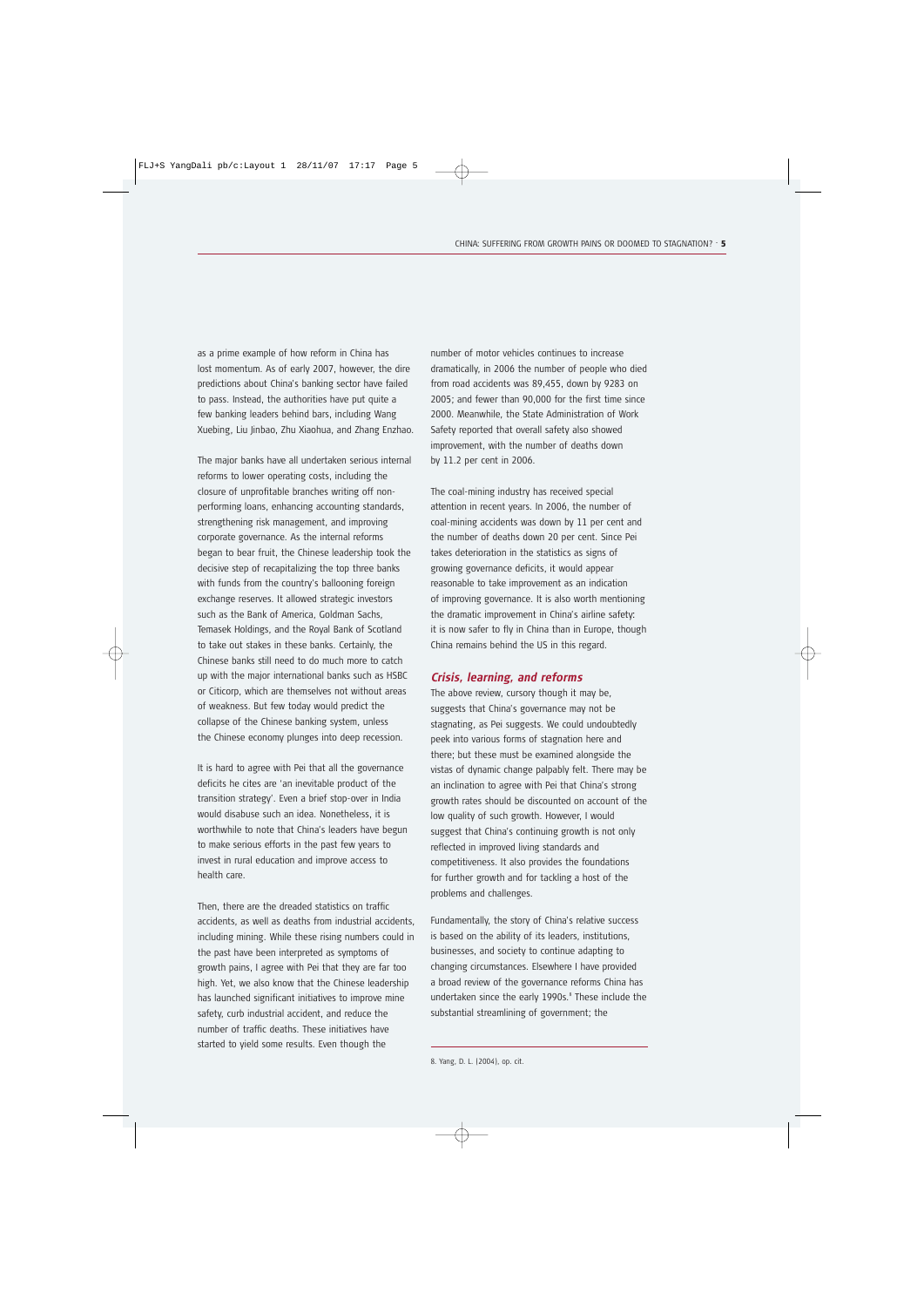simplification and rationalization of administrative approvals, including the establishment of one-stop administrative service centres; the divestiture of businesses operated by the armed forces and other Party and state organs; the establishment and enhancement of regulatory agencies, especially for banking, securities, and insurance; the ongoing reforms of the government budget and financial management; and the introduction of competitive mechanisms: bidding and tendering, for government procurements and land allocation.

I would suggest that such reforms have helped improve the efficiency, transparency, and fairness of the administrative state; strengthened the regulatory apparatuses; removed various institutional incentives and loopholes for corrupt practices; and improved the environment for business. Certainly, China continues to rank fairly low on various international indicators, such as Transparency International's Corruption Perceptions Index. Nonetheless, if a statistical regression analysis on this index is performed, and its relationship to the level of per capita GDP examined, China's ranking tends to exceed the rank that would be predicted from the level of its nominal per capita GDP.

Several mechanisms are at work in propelling China's leaders to adopt various institutional reforms. They have borrowed from others, for example in areas of budget management reforms; and the reconfiguration of the People's Bank of China in the image of the Federal Reserve System. Importantly, many of the reforms have a ratcheting effect. Once the prices for most goods are freed up, no rightminded national leader would want to go back to the regime of planned prices. Land auctions and the reforms in government financial management, once introduced, tend to become established practices and procedures.

China's leaders have generally pursued major reforms in response to urgent needs and crises, real or perceived. In 1993–4, the Chinese leadership, fearing the political consequences of its weakening fiscal prowess, pushed through a comprehensive overhaul

of the tax and fiscal systems, which came into effect on 1 January 1994. The Asian Financial Crisis of the late 1990s became the catalyst for a range of new reforms. Topping the list was the divestiture of businesses operated by the armed forces, judicial institutions, and other Party and state institutions, many of which had flouted their extra-legal privileges and contributed to rampant smuggling. Worried about financial stability, the Chinese leadership also restructured the People's Bank of China in the mode of the regional Federal Reserve Banks of the United States by establishing regional branches, and by strengthening other financial regulators.

Meanwhile, alarmed by the fall of governments in several Asian countries, the leadership began to introduce a variety of institutional mechanisms to mitigate corruption in specific sectors. More recently, growing social protests about land requisitions from rural areas and urban relocations have moved the government to respond with improved terms for affected rural communities and urban dwellers, thus reducing the number of 'mass incidents'. Major corruption scandals involving the management and use of social welfare funds have prompted the Ministry of Labour and Social Security to tighten supervision of the management of such funds in the provinces and cities.

#### *Building a modern regulatory state*

It is not possible to cover in this policy brief the many adaptations and innovations, as well as the temporizing mechanisms that China's leadership has introduced. It is nonetheless useful to briefly review China's continuing efforts to construct a modern regulatory state. It is now generally recognized that a modern regulatory state is essential to help overcome certain problems of coordination and collective action, and thus maintain market order.<sup>9</sup>

<sup>9.</sup> Polanyi, K. (1944) *The Great Transformation*. New York: Rinehart and Co.

Sunstein, C. R. (1990) *After the Rights Revolution: Reconceiving the Regulatory State*. Cambridge (MA): Harvard University Press.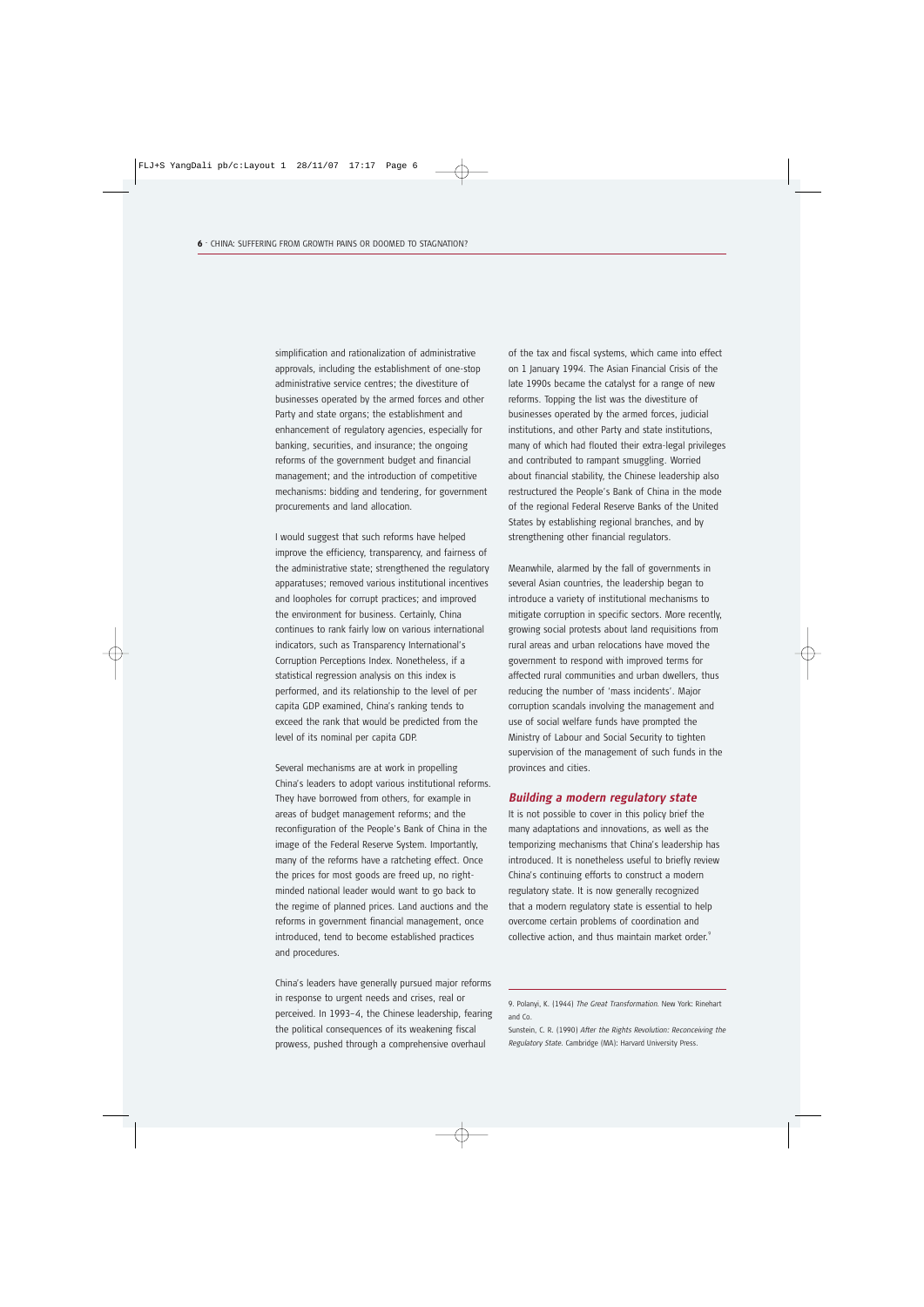As China has made the transition from planning to market, most industrial ministries inherited from the pre-reform central planning era have been eliminated; while a long list of regulatory commissions, administrations, and bureaus have been established or reinforced. In addition to the regulatory commissions for banking, insurance, and securities, the list of regulatory agencies also includes: the State Environmental Protection Administration; the State Administration of Industry and Commerce; the State Administration of Quality Supervision, Inspection and Quarantine (formerly the State Administration of Technical and Quality Supervision prior to its merger with China Inspection and Quarantine); the State Intellectual Property Office (formerly the State Patent Bureau); the State Administration of Press and Publications (National Copyright Administration); the State Food and Drug Administration; and the State Administration of Workplace Safety. Working alongside the powerful National Development and Reform Commission and government ministries such as the Ministry of Finance, the regulatory agencies are charged with the enforcement of state laws to protect, as required, the rights of consumers, workers, and investors.

For the regulatory agencies to function well as modern regulators, they must be designed properly, such that they would be focused on the intended mission and be equipped with the appropriate resources: personnel and funds, as well as enforcement authority, to carry out their mission.

A review of Chinese regulatory developments in the reform era suggests that the regulatory institutions are often born with serious congenital flaws. The effects of these flaws are magnified by a volatile socio-psychological environment, which has made many officials incapable of resisting the urge to seek self-enrichment, at the expense of public interest. As a result, the regulatory agencies have not only found it difficult to be effective regulators, but have succumbed to widespread corruption. The history of Chinese regulatory developments in the reform era is thus about the struggle to cope

with and to overcome the various institutional flaws, and to curb regulatory corruption.

Perhaps the most glaring case of bad institutional design occurred in connection with China's emerging stock markets. Until fairly recently, the Chinese securities markets had the following characteristics:

- For the first decade, post-Mao, of China's stock markets (a period covering approximately the first 1000 firms listed) the right to list was administratively rationed. In order to be able to make an initial public offering (IPO), a company has to first obtain an IPO quota.
- Influence over the power to grant the right to an IPO was not centralized in the China Securities Regulatory Commission, but widely dispersed among the securities commission, the reform commission, other government agencies, and different levels of government.
- As the government gradually phased out grants to state enterprises, government agencies, including different levels of government, were eager to gain access to alternative sources of funds. They had fairly short time frames, and largely used the stock markets to collect money from the public to bail out under-performing state firms.
- China's accountants, auditors, and lawyers were generally not independent, and were lacking in professional standards and ethics.
- The amount of money that could be raised through an IPO was large, and considered to be easy money. Shareholders until recently had few rights.
- There was little punishment for the misuse of funds raised through IPOs.

Given these characteristics, it is not surprising that China's stock listing process became infested with corruption. Getting a quota or the permission to list on the stock markets was licence to gather money from eager investors, without having to be accountable to shareholders. To obtain the right to list, enterprising managers bribed gatekeepers. They had accountants falsify company accounts in order to get listed. Many regulators and government officials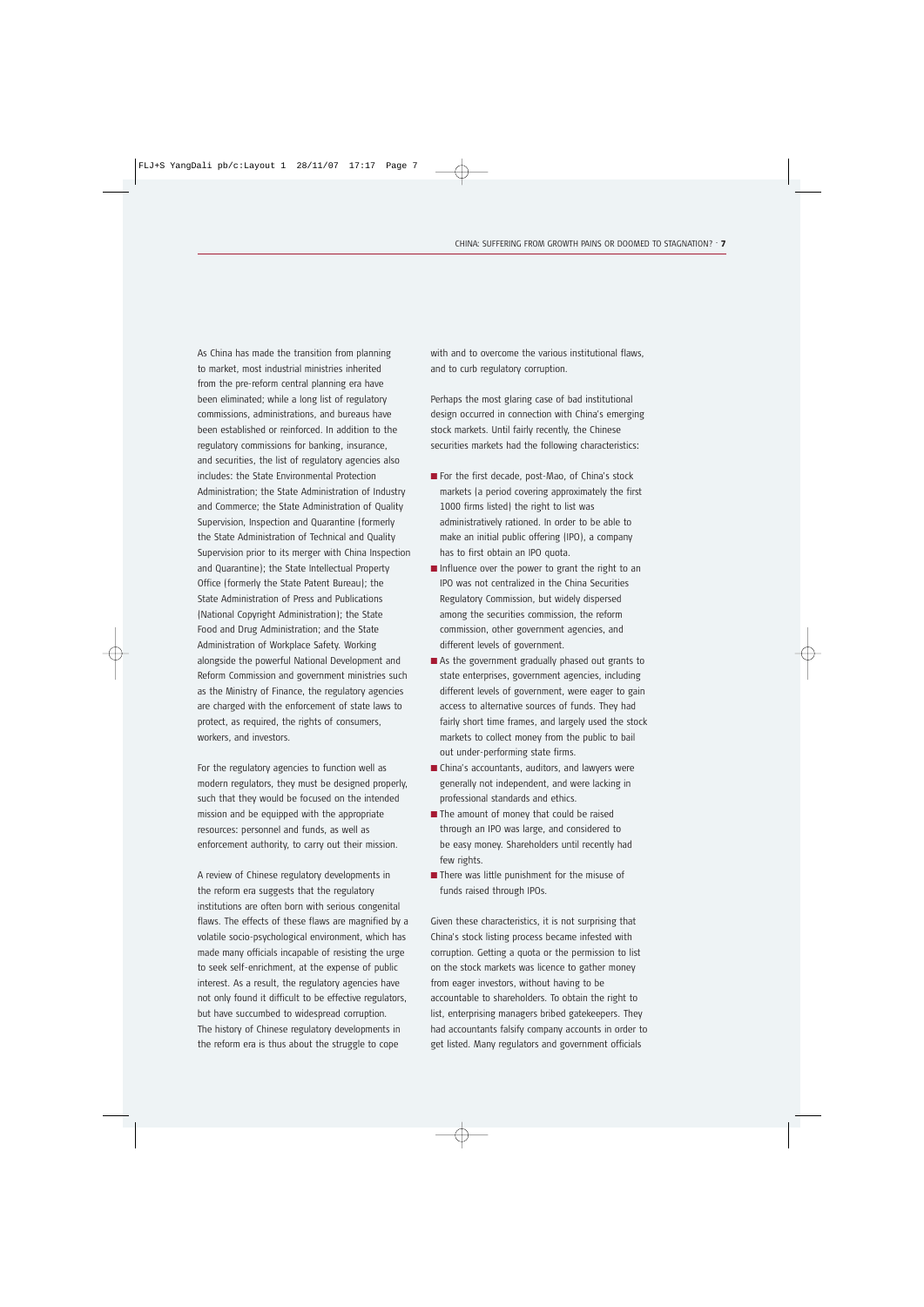with access to IPO quotas received bribes in cash as well as stock. As a result, China's listed companies acquired the reputation of 'changing face'. Within a year of a company's listing with glowing numbers, the company's performance would suddenly deteriorate, leaving shareholders holding the bag.

By the mid- to late 1990s, millions of Chinese had become stock investors. Having witnessed stockrelated riots, the Chinese leadership became seriously worried about the political consequences of China's casino-like stock markets. It began to promote reforms of the IPO process and of securities regulation generally. In connection with these reforms, a few officials were arrested or disgraced for securities-related corruption, including Xu Penghang, vice-minister of the State Economic and Trade Commission, and later of the Commission on National Defense, Science, Technology, and Industry and alternate member of the Central Committee; and Wu Wenying, former minister of the National Council of Textile Industry, and later Member of the Standing Committee of the Chinese People's Political Consultative Conference.

To curb corruption and win back investor confidence, the China Securities Regulatory Commission (CSRC), armed with the Securities Law and more centralized authority, changed the administrative approval system (*shenpi zhi*) for stock-listing to a marketoriented US-style registration system (*zhuce zhi*). Applications for initial public offerings were vetted by expert committees, whose names were known to the public. The underwriters, law firms, and auditors, all of which have also undergone profound reforms to enhance professionalism, can be severely penalized if they are found to have provided false information. Strict rules concerning disclosure and corporate governance have been introduced for listed companies. Accounting standards have been raised. Non-tradable state shares were unlocked in processes that gave power to individual shareholders, who would otherwise have been in the minority. These reforms toward transparency and accountability, combined with tougher regulatory enforcement against insider trading, chronic lossmaking and other forms of malpractice, have helped Chinese investors regain their long-lost confidence in the securities markets.

The reforms of securities regulation preceded restructuring of the State Food and Drug Administration, which, at the time of writing, is undergoing painful cleansing. It will likely emerge a more professional regulatory body. Although less dramatic, the reforms in other regulatory areas, such as environmental enforcement and supervision of land management, are equally fascinating.

#### *Conclusion*

Most developing countries would look enviously at China's trillion-dollar foreign exchange reserves, double-digit growth rates, and rapid increases in central government revenue. If these constitute 'the pathologies of a trapped transition', many countries would like to catch the same disease that causes such symptoms. Witness the efforts by various Asian countries, including India and Japan, to learn from China's special economic zones.

Institutionally, it is necessary to get the omnipresent state to retreat in some areas of the economy; to change its behavior in others; and yet, to build and rebuild the institutions and capacity to govern markets and provide various forms of public goods. This was not easily achieved by the early industrializers, and it is not easy for China today. But there is much evidence that significant institutional reforms are under way in China.

So is China 'doomed to stagnation'? At some point, China's growth will slow down from double-digit levels. But it will likely be at a much higher level of development, and at a level of which many Chinese will be proud. After all, the countries that experienced the terrible side-effects of the industrial revolution had to live through the London fog, the Cleveland river on fire, or Tokyo Bay in distress, yet they have all become leading world economies. And why should not China? I for one would not want to underestimate the desire and ability of the Chinese to live, learn, and improve.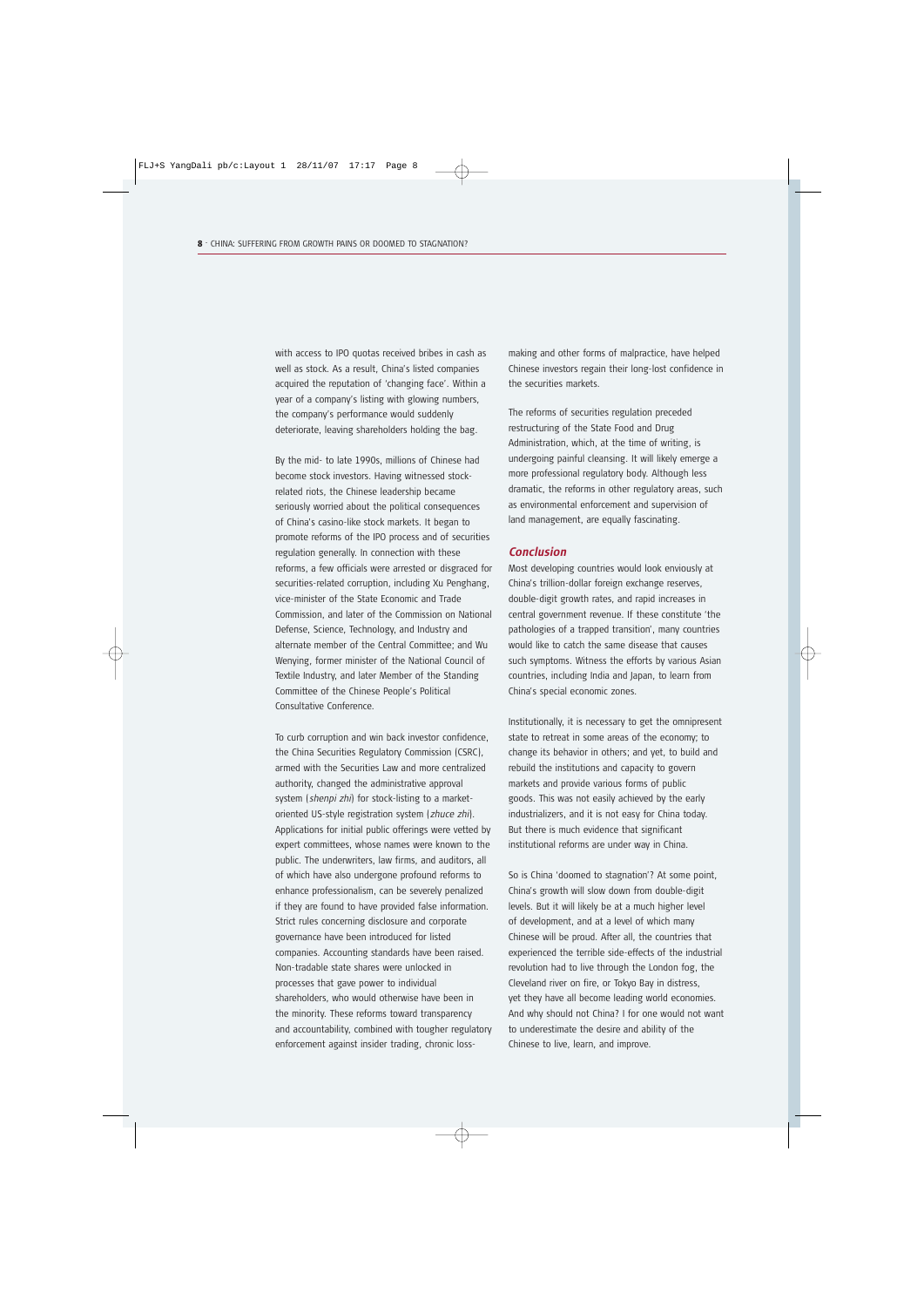